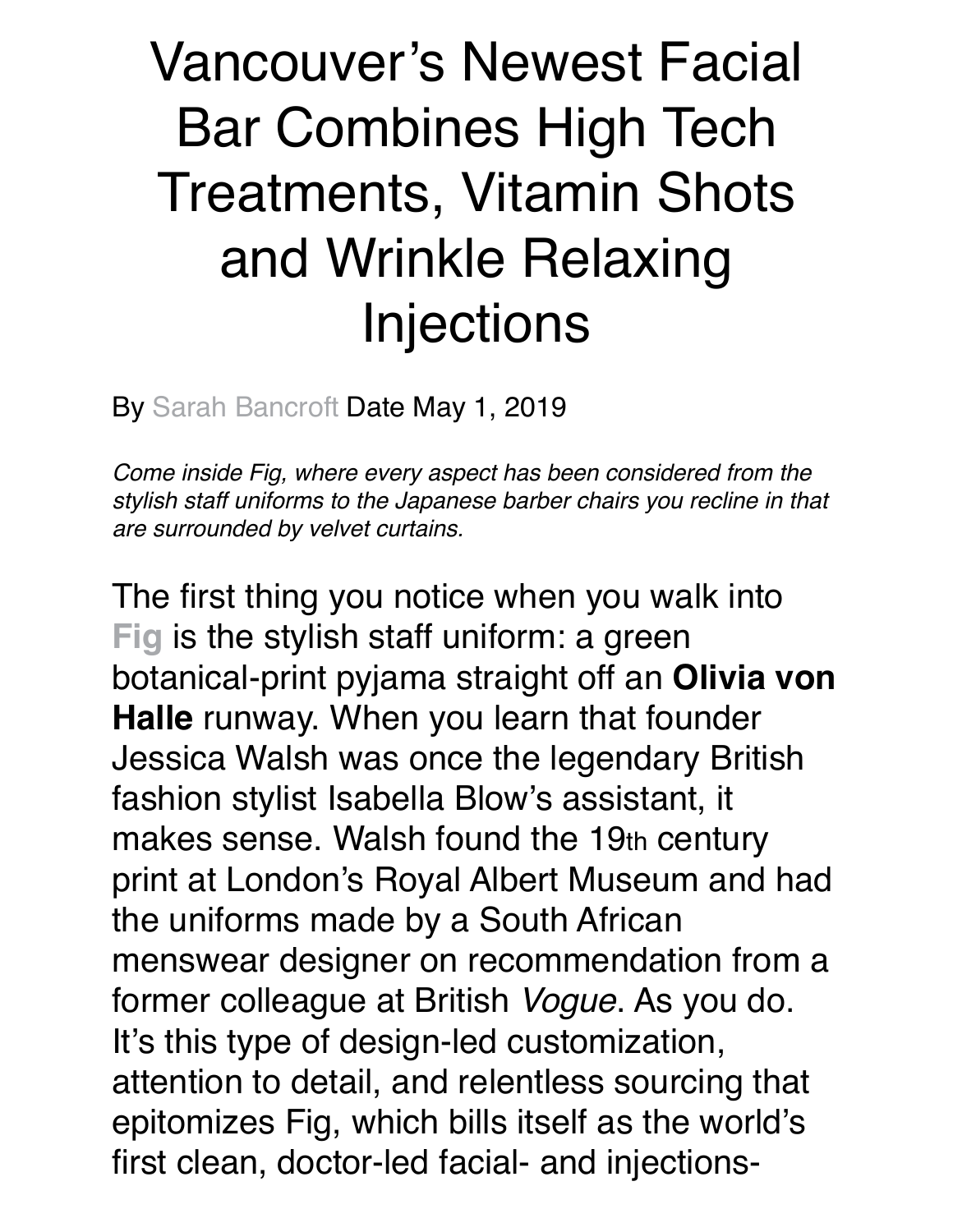bar. The business' genesis story is interesting too. Walsh, who moved to Vancouver with her family five years ago, felt uprooted from her London community and was feeling burned out and depleted after having her third baby in four years. Her epiphany came when she decided to try the West coast wellness approach and walked into a naturopathic office as a last resort. She was an instant convert to the efficiency of vitamin injections (such as the B12 "stingers" now offered at Fig, where several naturopaths are on staff) not to mention overjoyed that her skin recovered. But as for facials, there was no option that offered hightech, highly-efficient results for this busy mom. So she'd start one, she thought.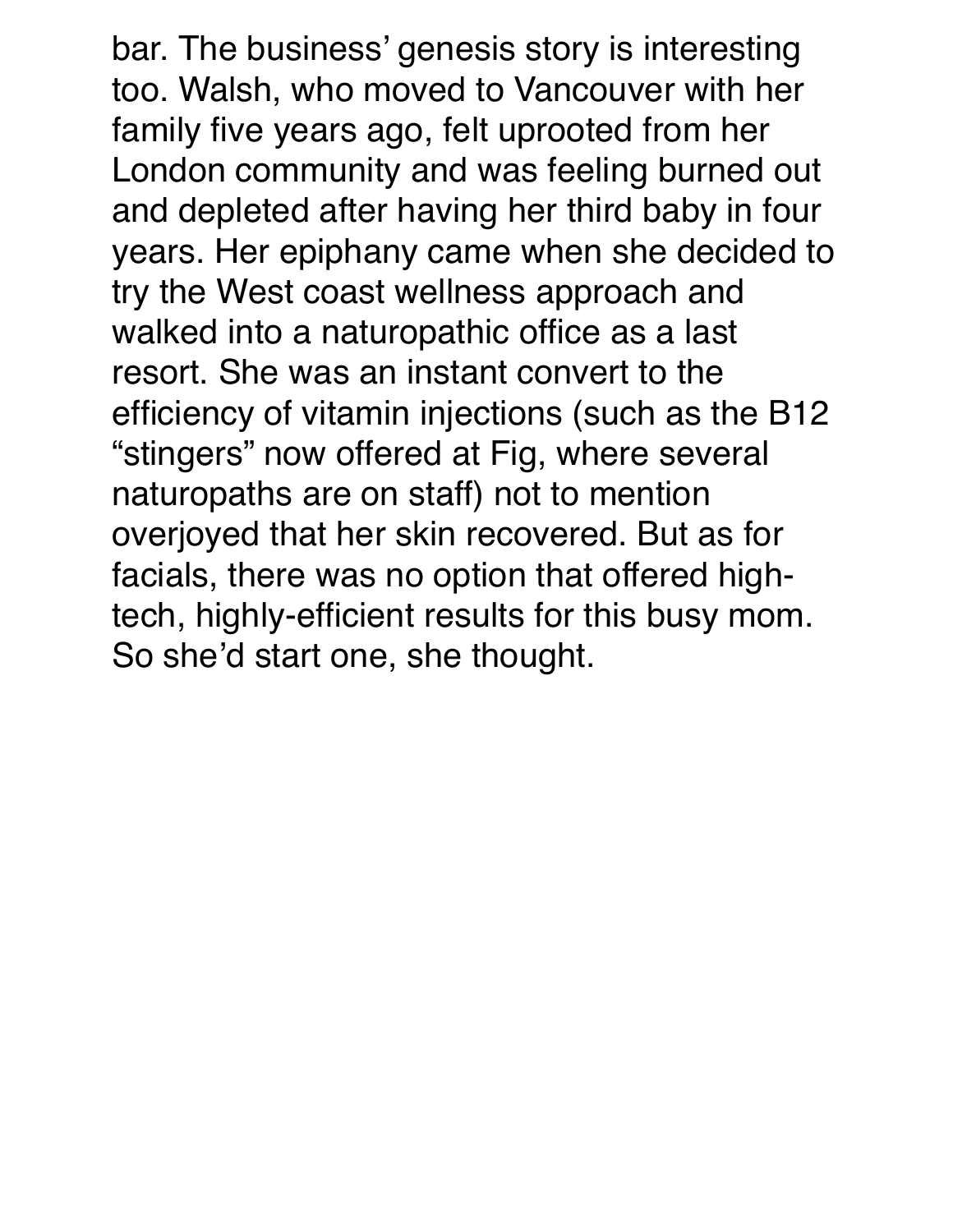

PHOTOGRAPHY BY ANICK VIOLETTE

Walsh fought hard and long for the perfect "high street" location for convenience and visibility ("there's no shame in looking after your skin" she says) in a quirky former ice cream shop on busy Fourth Avenue. She wanted the design to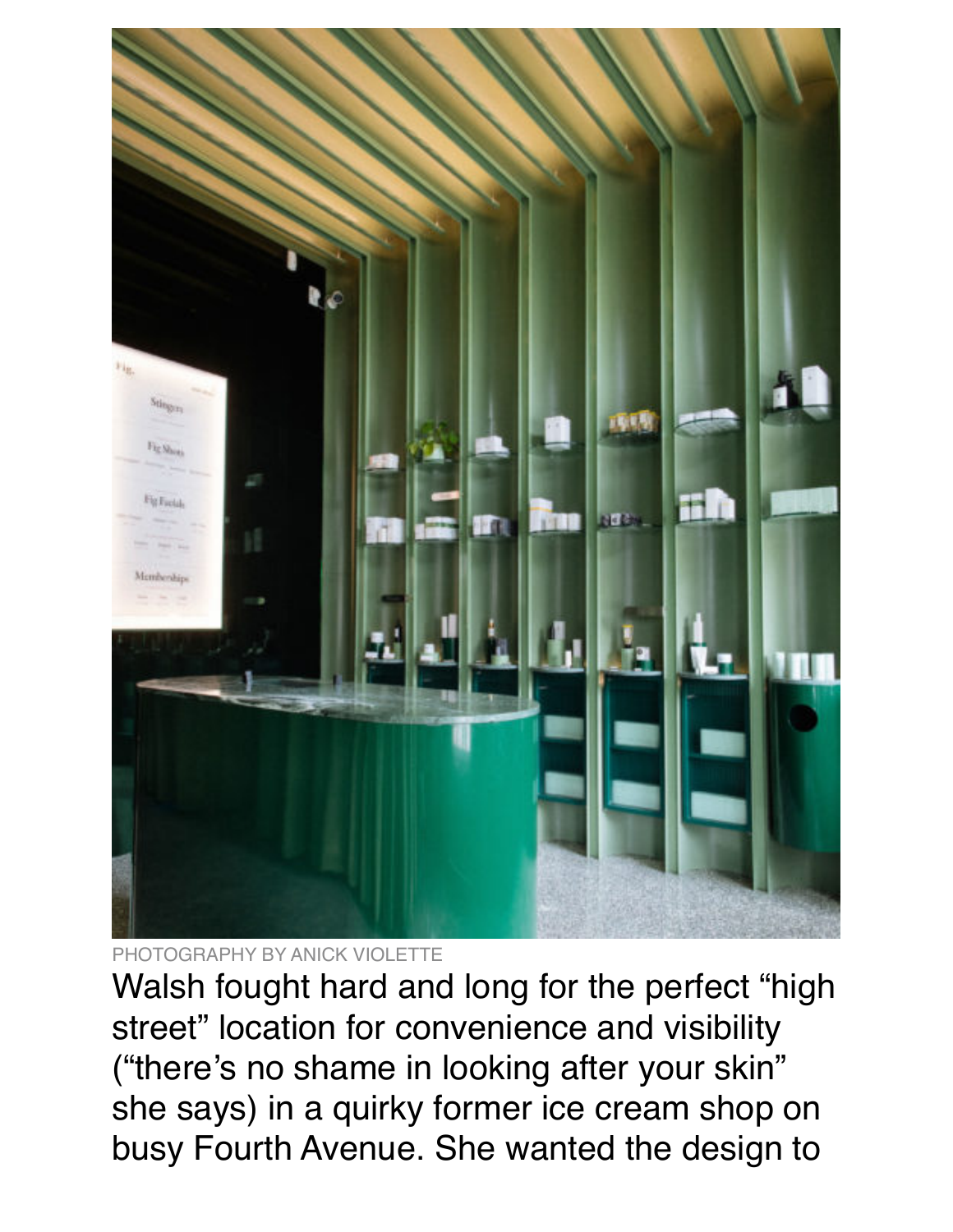be sexy and exciting, like walking into a hot new restaurant, achieved via low lighting, an amazing sound system playing energising music, a green marble bar, and tactile finishes like leather and velvet. Even the ceiling is clad in a curvaceous, custom green perforated metal. As for the name, figs are technically an internal flower, an apt analogy for skincare that is taking an inside-out approach. There's also a womb-like all-pink bathroom.

Most important for this multi-tasking mom was taking away all the friction of the process: no endless spa menu or lifeless waiting room, a self check-in, and definitely no product pushing. There are other innovations, too. The facials take place in one of three ultra-luxe Japanese barber's chairs surrounded by floor-to-ceiling velvet curtains. The entry-level LED & Oxygen facial (\$75) comes with headphones that play a 20-minute body scan meditation from local expert [Michele Kambolis](https://michelekambolis.com/) while 95% pure oxygen blows onto your face. The treatment ends as all the facials do, with LED light therapy, red for collagen boosting and blue for balancing bacteria for the skin microbiome, followed by an invigorating facial massage using [Sea Flora's CBD massage oil,](https://seafloraskincare.com/product/sea-silk-cbd-massage-oil/) SPF and lip balm. Then it's straight out the door (there is a no-tipping policy) or over to peruse the hand